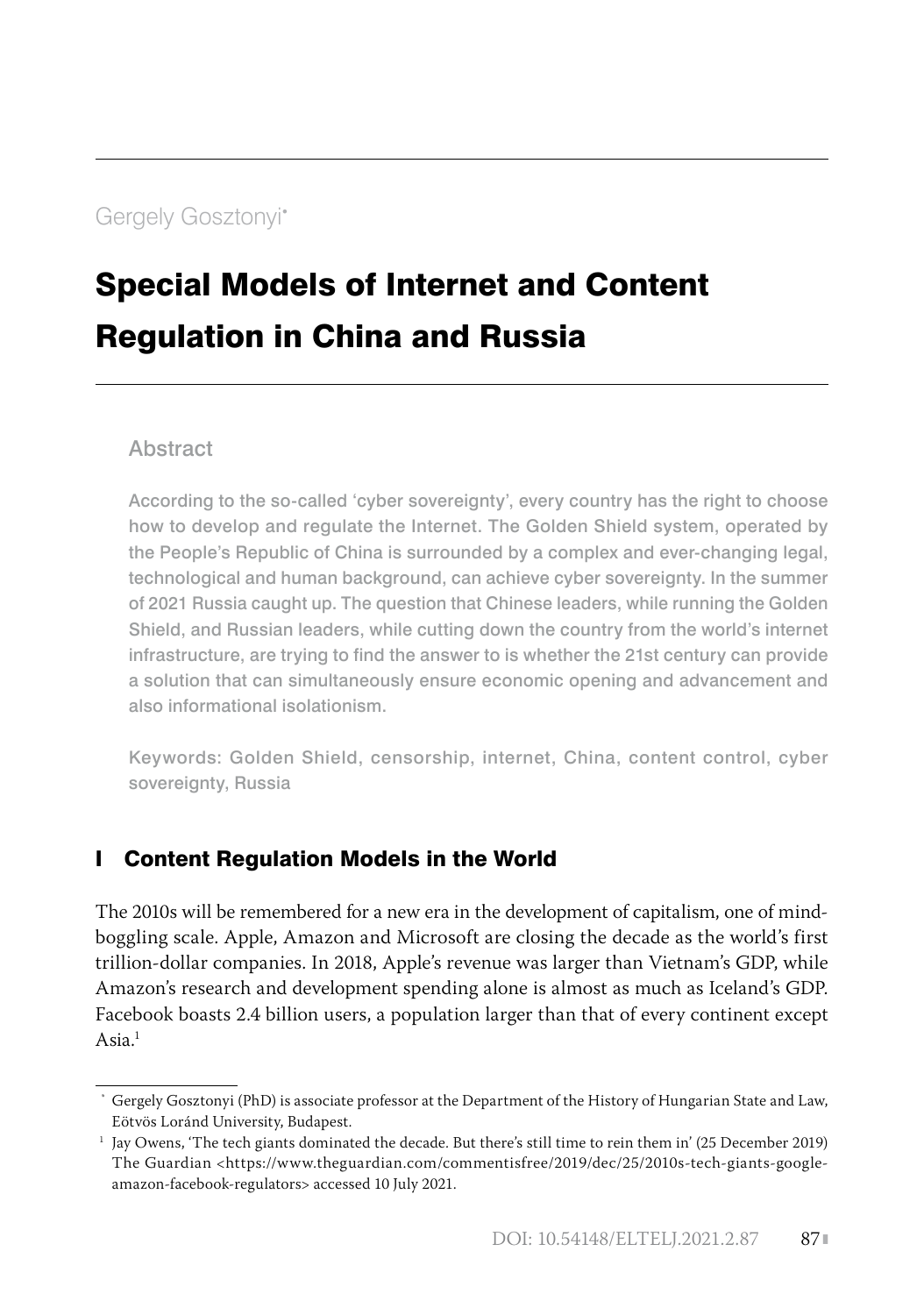Jay Owens' late-2019 newspaper article accurately describes the change we have seen in the 2010s: growing gigantic tech companies that states are trying to bring under the umbrella of state law in some way – by fine words, begging, or even the use of force. However, new media and regulation are not always easily brought onto one platform.

In the US, the  $\text{CDA230(c)(2)^2}$  regulates the liability of online content providers and these twenty-six short words in English have completely rewritten the history of the Internet:<sup>3</sup>

No provider or user of an interactive computer service shall be treated as the publisher or speaker of any information provided by another information content provider.

With this provision, the State actually 'privatised' the issue of free speech and decisions to remove illegal or harmful content. To simplify, we can say that, in good faith, all the tools needed to remove content are in the hands of service providers without them having to bear any kind of liability. It gave internet startups and their investors the confidence that 'they could fill their platforms with content from ordinary users, without attracting any legal liability for anything those users might write'.4 That is why this model is called the 'immunity model'.

The European Union has set up a system unlike the CDA230 rules on one of the key issues regarding the Internet, which is that it can also be held responsible for infringing content.<sup>5</sup> The central element is Section 4 of the Directive on Electronic Commerce,<sup>6</sup> which deals with the liability of intermediary service providers. The set of rules works with a threefold system of concepts, the first two of which ('mere conduit' and 'caching') give service providers immunity from liability, just like in the US system. Hosting is the third possibility and Article 14 rules that the service provider is not liable for the information stored at the request of a recipient of the service, on condition that:

*a)* the provider does not have actual knowledge of illegal activity or information and as regards claims for damages, is not aware of facts or circumstances from which the illegal activity or information is apparent; or

*b)* the provider, upon obtaining such knowledge or awareness, acts expeditiously to remove or to disable access to the information.

<sup>2</sup> Communications Decency Act of 1996, 47 U.S. Code.

<sup>3</sup> Jeff Kosseff, *The 26 Words That Created the Internet* (Cornell University Press 2019, New York).

<sup>4</sup> Matt Reynolds, 'The strange story of Section 230, the obscure law that created our flawed, broken internet' (24 March 2019) Wired <https://www.wired.co.uk/article/section-230-communications-decency-act> accessed 10 July 2021.

<sup>5</sup> Christiane Wendehorst, 'Platform Intermediary Services and Duties under the E-Commerce Directive and the Consumer Rights Directive' (2016) 5 (1) Journal of European Consumer and Market Law, 30–33.

<sup>6</sup> Directive 2000/31/EC of the European Parliament and of the Council of 8 June 2000 on certain legal aspects of information society services, in particular electronic commerce, in the Internal Market. OJ L 178, 17.7.2000, 1–16.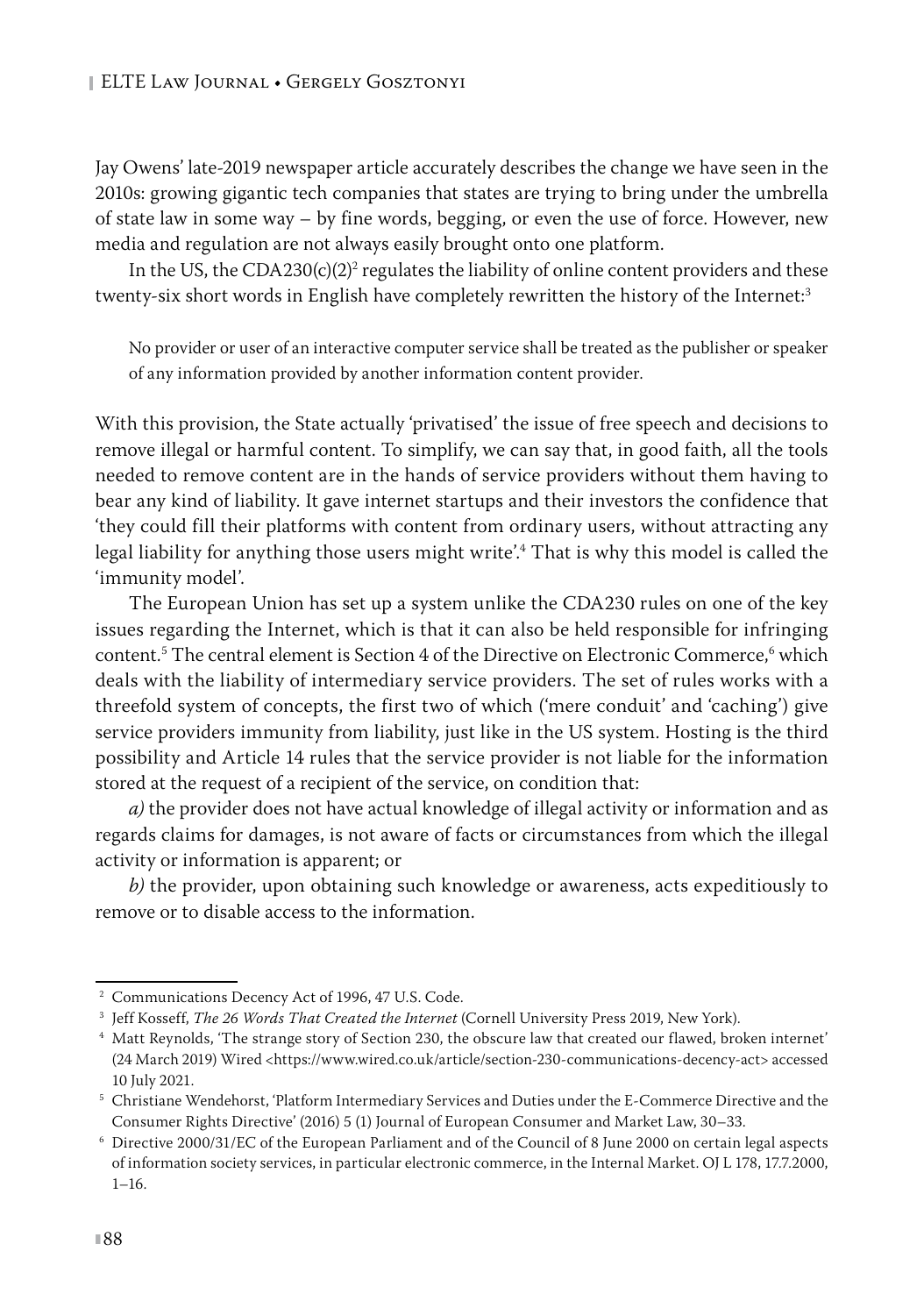The (relative) $\alpha$  novelty of the European system is therefore the so-called notice-andtakedown system (NTDS)<sup>s</sup> that has put in place a multi-stage system of conditions and procedures: on the one hand, the intermediary service provider must be aware of content that is manifestly illegal and, on the other hand, take steps to remove the content within a specified period of time. Thus, it can be concluded that in contrast to the American regulation, the European Union voted in favour of another model (also called the 'safe harbour model'9 ), which focused on a non-automatic but possible exemption from liability.

Although it is less often discussed, and many politely turn a blind eye, there is a third option besides the American 'immunity model' and the European 'safe harbour model' of regulating the internet, moderating content and censorship: the Chinese (and Russian or Asian) model. This model opted for a much stricter route in handling responsibility issues regarding internet and content regulations than those in Europe or the United States. In order to observe and understand this process we have to travel back in time a few years.

#### II The Beginnings of Chinese Internet Regulation

Without diving deep into the history of Chinese media regulation, $10$  it is worth pointing out that the Kuomintang, the leadership of the Chinese Communist Party has, since the very beginning, known that influencing people's thinking and public opinion will have a vital role in gaining and keeping their power.

Having ruled China for more than half a century by means of political violence, ideological education and propaganda, the Communist regime has succeeded in making many Chinese people reject universal human values such as human rights, freedom, democracy, and respect for life as bourgeois principles. $11$ 

<sup>7</sup> The procedure already appears in the US Digital Millennium Copyright Act (DMCA), Pub. L. No. 105-304, 112 Stat. 2860 (Oct. 28, 1998), but there it applies only to copyright infringement. For a comparison, see: Miquel Peguera, 'The DMCA Safe Harbors and Their European Counterparts: A Comparative Analysis of Some Common Problems' (2009) 32 (4) Columbia Journal of Law & the Arts, 481–512.

<sup>8</sup> Alexandre De Streel, Elise Defreyne, Hervé Jacquemin, Michèle Ledger, Alejandra Michel, 'Online Platforms Moderation of Illegal Content Online. Law, Practices and Options for Reform. Study for the committee on Internal Market and Consumer Protection, Policy Department for Economic, Scientific and Quality of Life Policies' (European Parliament 2020, Luxembourg) 10.

<sup>9</sup> Tambiama Madiega, 'Reform of the EU liability regime for online intermediaries. Background on the forthcoming Digital Services Act' (2020, May) European Parliamentary Research Service <https://www. europarl.europa.eu/RegData/etudes/IDAN/2020/649404/EPRSIDA(2020)649404EN.pdf> accessed 10 July 2021, 1–2.

<sup>10</sup> For further details see: Qinglian He, *The Fog of Censorship: Media Control in China* (Human Rights in China 2008, New York) 2–41.

 $11$  He (n 11) 4-5.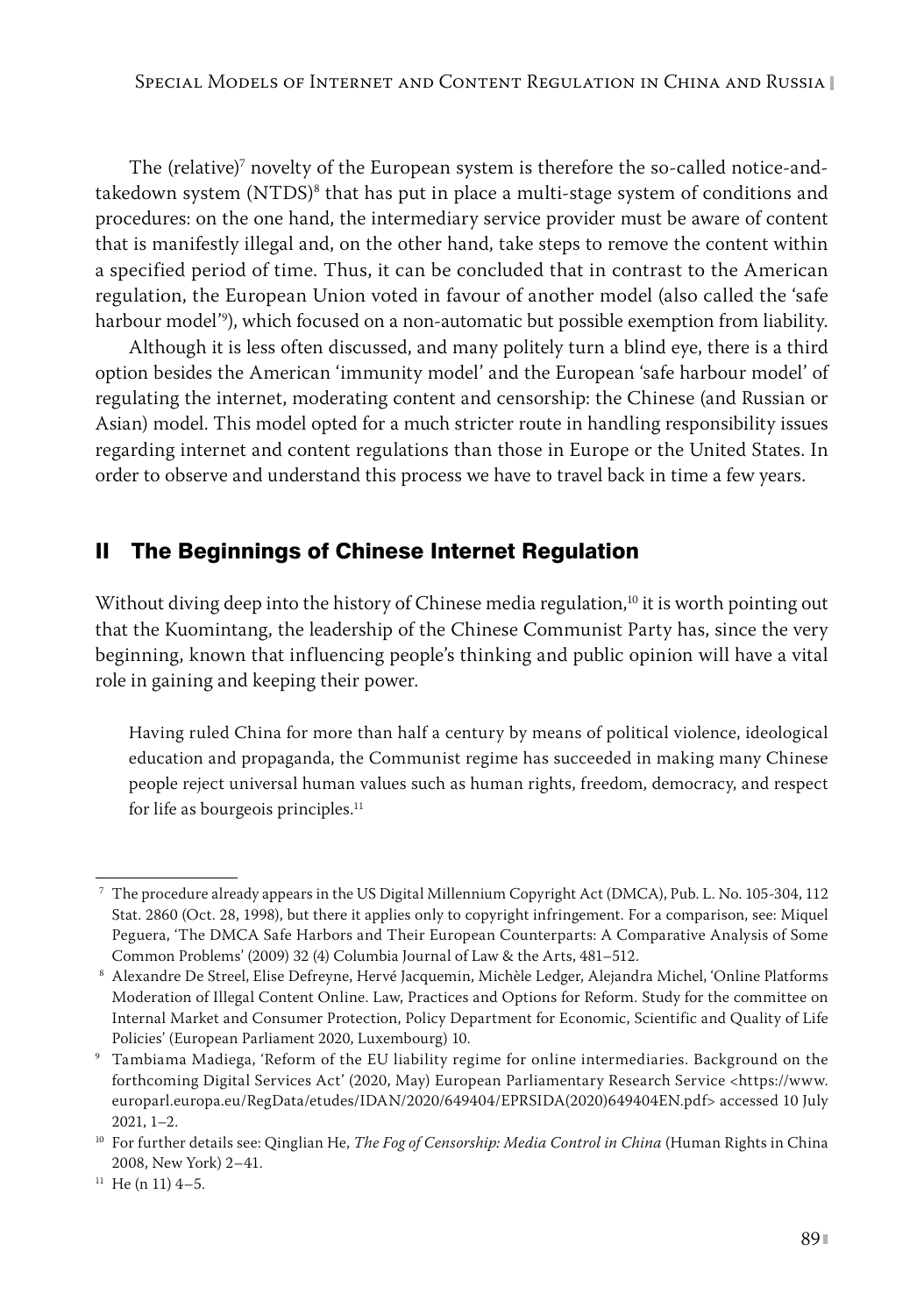Consequently, up until 1978, the Chinese press was characterised by strict political oppression, including the censorship of content for various (prior restraint or subsequent) political reasons.<sup>12</sup>

In the early 1980s, changes in the international political and economic environment forced the Chinese state to make certain concessions in the field of media regulation.<sup>13</sup> These concessions, however, were revoked in the wake of the events of 1989 (the protests in Tiananmen Square, and the dissolution of the Soviet Union and subsequently that of the Soviet bloc).14 'The Central Committee's Propaganda Department and General Office sent a 48-article set of topsecret instructions to lower-level officials, explaining which issues could be discussed and under what specifications. Anyone who failed to follow these secret instructions risked various legal sanctions.'15 In the early 2000s, it seemed that general reforms would be introduced not only in economic, but also in political areas. However, these hopes proved to be in vain, as a list of detailed regulations, issued in August 2003<sup>16</sup> implemented measures such as:

- instructing all media to follow the 'proper political orientation';
- setting up an integrated national news agency providing news to all other media;
- the political inspection and control of the news media.<sup>17</sup>

#### III The Internet in China

These facts became of paramount importance after the internet was publicly introduced in China in 1995 and, as elsewhere, the number of users began to grow exponentially in the 2000s.

|                     | <b>Population</b> | Number of<br>users (June<br>2000) | <b>Number</b><br>of users<br>(June 2021) | % of China's<br>population<br>$($ June 2021 $)$ | % of Asian<br>users<br>(June 2021) |
|---------------------|-------------------|-----------------------------------|------------------------------------------|-------------------------------------------------|------------------------------------|
| China <sup>19</sup> | .444.216.107      | 22,500,000                        | 989,080,566                              | 68.5%                                           | 35.7%                              |

Table 1.18

<sup>&</sup>lt;sup>12</sup> Qiuqing Tai, 'China's Media Censorship: A Dynamic and Diversified Regime' (2014) 14 (2) Journal of East Asian Studies, 185–209. DOI: 10.1017/S1598240800008900

<sup>&</sup>lt;sup>13</sup> Margaret E. Roberts, *Censored. Distraction and Diversion Inside China's Great Firewall* (Princeton University Press 2018, Princeton) 98–101.

<sup>&</sup>lt;sup>14</sup> Gosztonyi Gergely, 'A parlamentarizmus helyreállítása' [The reconstruction of parliamentarism] in Mezey Barna, Gosztonyi Gergely (eds), *Magyar alkotmánytörténet. [The history of the Hungarian constitution]* (Osiris Kiadó 2020, Budapest) 505–507.

<sup>15</sup> He (n 11) 14.

<sup>&</sup>lt;sup>16</sup> A detailed plan of execution can be found in the 2003 August communiqué by the Central Committee and the State Council 'On the improvement of control of Party and Government declarations distribution and on the use of jurisdiction for increasing productivity and alleviating local agriculture'.

<sup>17</sup> He (n 11) 18–20.

<sup>&</sup>lt;sup>18</sup> Not including the population and number of users in special administrative territories (Hong Kong, Macao, Taiwan etc.) <https://www.internetworldstats.com/stats3.htm> accessed 10 July 2021.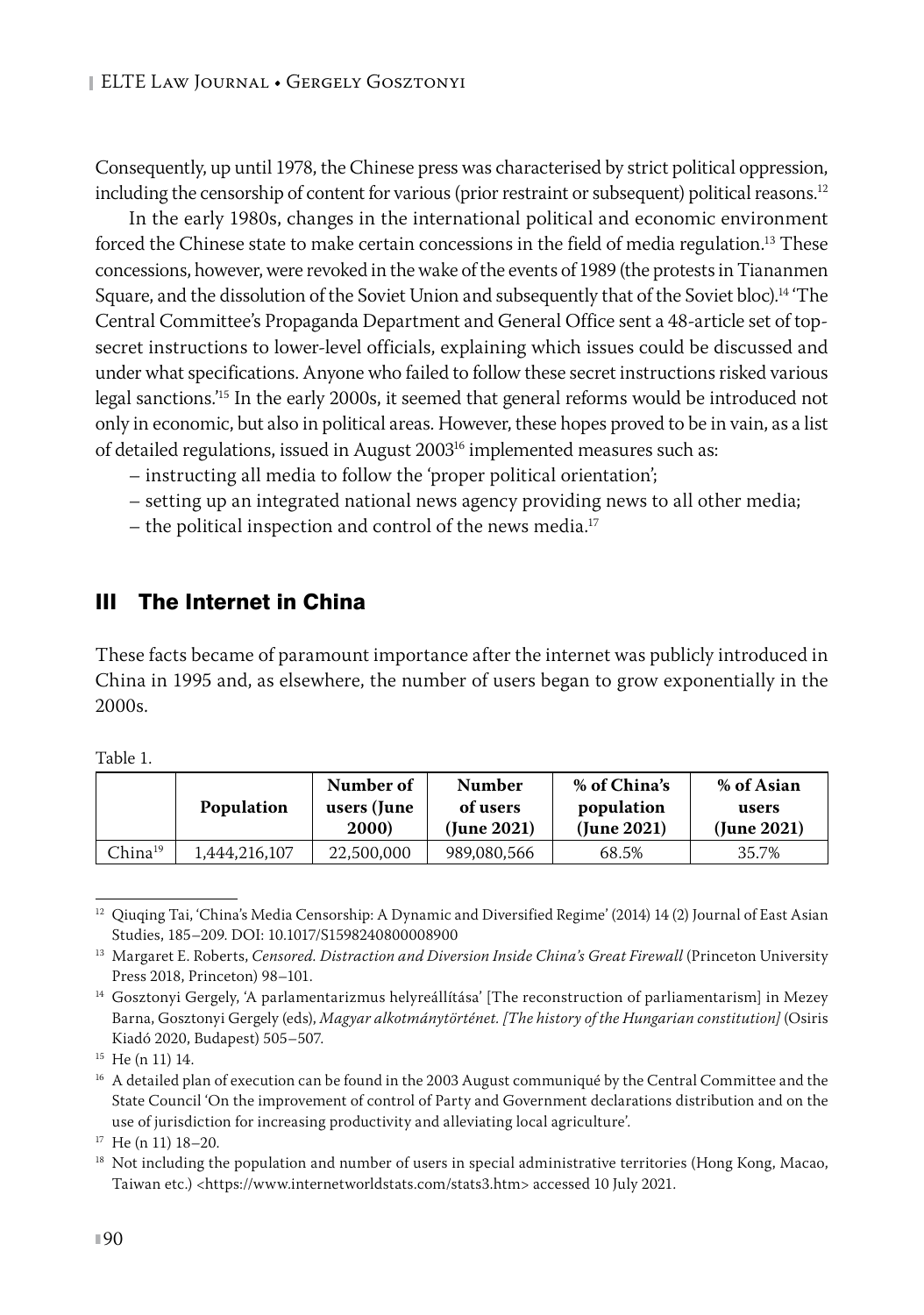We can clearly see that while in 2000 approximately 1.7% of the Chinese population  $(1,267,430,000^{19})$  used the internet, as of today, twenty years later, this number has risen to nearly 70%.20 This huge number of people were not allowed freedom of speech by the Communist Party; therefore, in 1998, before the number of internet users started a steep ascent, a new Cyber Police Force was established, $21$  which performed the 'traditional' tasks of blocking and controlling online discussion via various means of content regulation and censorship.22 The measures (to be further developed later) were diverse: controlling domestic content ranged from using intimidation to bans, while foreign content was altogether blocked from Chinese users as a rule. The first signs of an 'isolationist' internet were thus already apparent in the late 1990s when 'only' 22 million – privileged, we could say – Chinese citizens had the chance to use this new means of communication.

Legal regulations have become more prominent since 2000: that year's decree no. 292 by the State Council of the People's Republic of China,<sup>23</sup> which ordered that certain domains and IP-addresses be recorded by internet providers, was issued. Two years later, in 2002 the Chinese government issued the Provisional Regulations on the Administration of Internet Publications, $24$  which primarily – but not exclusively – targeted websites containing political content. The decrees stated, among others, the following provisions:

– any internet provider must obtain official approval (commercial goals) or registration (non-commercial goals);

– internet service providers must report all instances of topics involving national security or social unrest;

– they must make a copy of and retain content uploaded by third parties;

– they must adopt a system of editorial responsibility, whereby special editorial staff review all content submitted for publication on the internet for compliance with the law.

So it is evident that the Chinese model has, from the very beginning, opted for editorial responsibility, complemented by sanctions (such as a warning, an order to halt operations, confiscation of the equipment or a fine).<sup>25</sup> The annual cost of the system is huge: according to some calculations, in 2020 alone, USD 6.6 billion was spent to maintain the system.<sup>26</sup>

<sup>&</sup>lt;sup>19</sup> See <https://www.statista.com/statistics/263765/total-population-of-china> accessed 10 July 2021.

 $20$  A huge rise in the number of users occurred between 2006 and 2012, rising from 10% to 40% of the population.

<sup>&</sup>lt;sup>21</sup> However, according to Harwit and Duncan, it was not until the end of 2000 that the organisation really began to operate, first in Anhui province and then in 20 others. Eric Harwit, Duncan Clark, 'Shaping the Internet in China: Evolution of Political Control over Network Infrastructure and Content' (2001) 41 (3) Asian Survey, 394. DOI: 10.1525/as.2001.41.3.377

<sup>22</sup> He (n 11) 168.

<sup>23</sup> Premier Zhu Rongji, 'Measures for the Management of Internet Information Services' (2010) 43 (5) Chinese Law & Government, 30–35. DOI: 10.2753/CLG0009-4609430504

<sup>&</sup>lt;sup>24</sup> Taylor C. Boas, 'Weaving the Authoritarian Web' (2004) 103 (677) Current History, 438-443.

<sup>25</sup> He (n 11) 170.

<sup>&</sup>lt;sup>26</sup> Reporters Without Borders, 'China's Cyber Censorship Figures' (rsf.org, March 2021) <https://rsf.org/en/news/ chinas-cyber-censorship-figures> accessed 10 July 2021.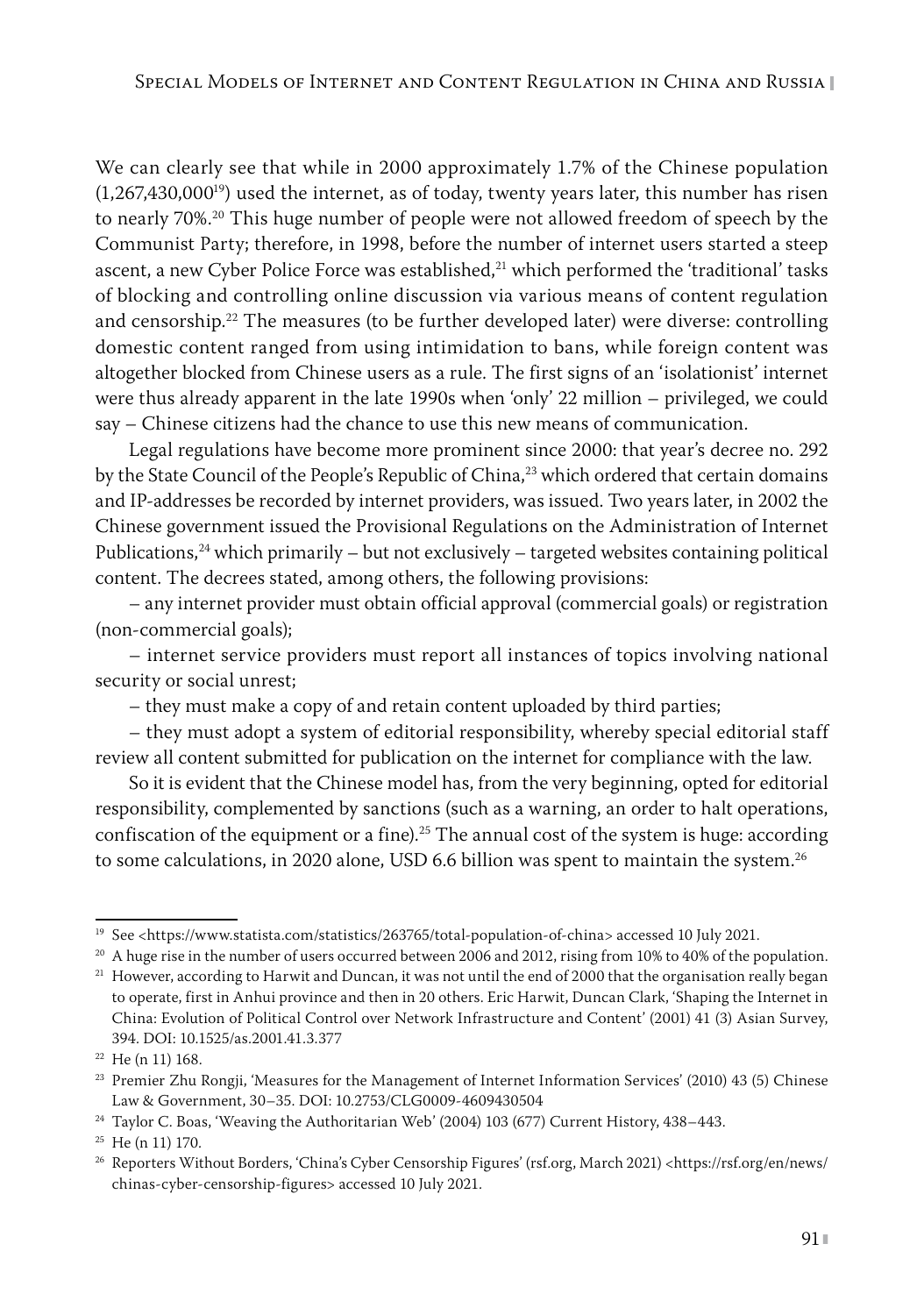## IV 'Old style censorship is being replaced with a massive, ubiquitous architecture of surveillance: the Golden Shield'27

'What is better? Big Brother Internet? Or no Internet at all?'28 asked Michael Robinson, a young American computer engineer, who participated in developing the Chinese internet from 1996, but eventually became disillusioned of Chinese practices. The Golden Shield Project provided an answer to the dilemma: internet use for millions of Chinese people, albeit on condition that they are being continuously watched.<sup>29</sup> Following the Great Wall of China, we have witnessed the construction of the Great Firewall of China,<sup>30</sup> which is part of the Golden Shield Project. According to Greg Walton,<sup>31</sup> the main idea behind its construction was a paradox. On the one hand, the Chinese government understood that information technologies and the internet are the engines driving the global economy, and if China wants to be a part of it, the use of information technologies is inevitable. On the other hand, China is an authoritarian single-party state, which cannot allow anyone to question or undermine its authority.

The Great Firewall, as it is called by foreigners, is a system of limiting access to foreign websites, which started in the late  $1990s$ ,<sup>32</sup> and the Golden Shield is a system for domestic surveillance (*providing full national surveillance*33) set up in 1998 by the Ministry of Public Security.34

At the time of their creation, although the cyber police had already been actively supervising editorial responsibilities and blocking undesired content from Chinese users, it was

<sup>27</sup> Greg Walton, *China's Golden Shield: Corporations and the Development of Surveillance Technology in the People's Republic of China* (Rights & Democracy 2001, Montreal) <https://numerique.banq.qc.ca/patrimoine/ details/52327/2160163> accessed 10 July 2021, 5.

<sup>28</sup> Quoted by: Ethan Gutmann, 'Who Lost China's Internet?' (15 February 2002) The Weekly Standard <https:// ethan-gutmann.com/who-lost-chinas-internet> accessed 10 July 2021.

<sup>&</sup>lt;sup>29</sup> Ironically, the introduction of Chinese Internet censorship was abetted by major US tech companies, most notably Cisco, 'which began supplying filtering and monitoring equipment to Chinese censors in the early 1990s'. James Griffiths, *The Great Firewall of China: How to Build and Control an Alternative Version of the Internet* (Zed Books 2019, London) 33. DOI: 10.5040/9781350225497

<sup>30</sup> Harsh Taneja, Angela Xiao Wu, 'Does the Great Firewall Really Isolate the Chinese? Integrating Access Blockage w ith Cultural Factors to Explain Web User Behavior' (2014) 30 (5) The Information Society, 297–309. DOI: 10.1080/01972243.2014.944728

 $31$  Walton (n 28) 5.

<sup>&</sup>lt;sup>32</sup> Unsurprisingly, there is some disagreement about when exactly the project started: Sonali Chandel et al. mark 1996 as year zero, adding that (after various further stages) only in 2008 was it fully realised. Sonali Chandel, Zang Jingji, Yu Yunnan, Sun Jingyao, Zhang Zhipeng, 'The Golden Shield Project of China: A Decade Later – An in-Depth Study of the Great Firewall' (International Conference on Cyber-Enabled Distributed Computing and Knowledge Discovery, 2019) <https://www.researchgate.net/profile/Sonali-Chandel/publication/338361425TheGoldenShieldP rojectofChinaADecadeLater-Anin-DepthStudyoftheGreatFirewall/links/5e136bce299bf10bc392fc09/The-Golden-Shield-Project-of-China-A-Decade-Later-An-in-Depth-Study-of-the-Great-Firewall.pdf> accessed 10 July 2021, 112.

<sup>&</sup>lt;sup>33</sup> Author's note.

<sup>34</sup> E.H., 'How does China censor the internet?' (22 April 2013) The Economist <https://www.economist.com/ the-economist-explains/2013/04/21/how-does-china-censor-the-internet> accessed 10 July 2021.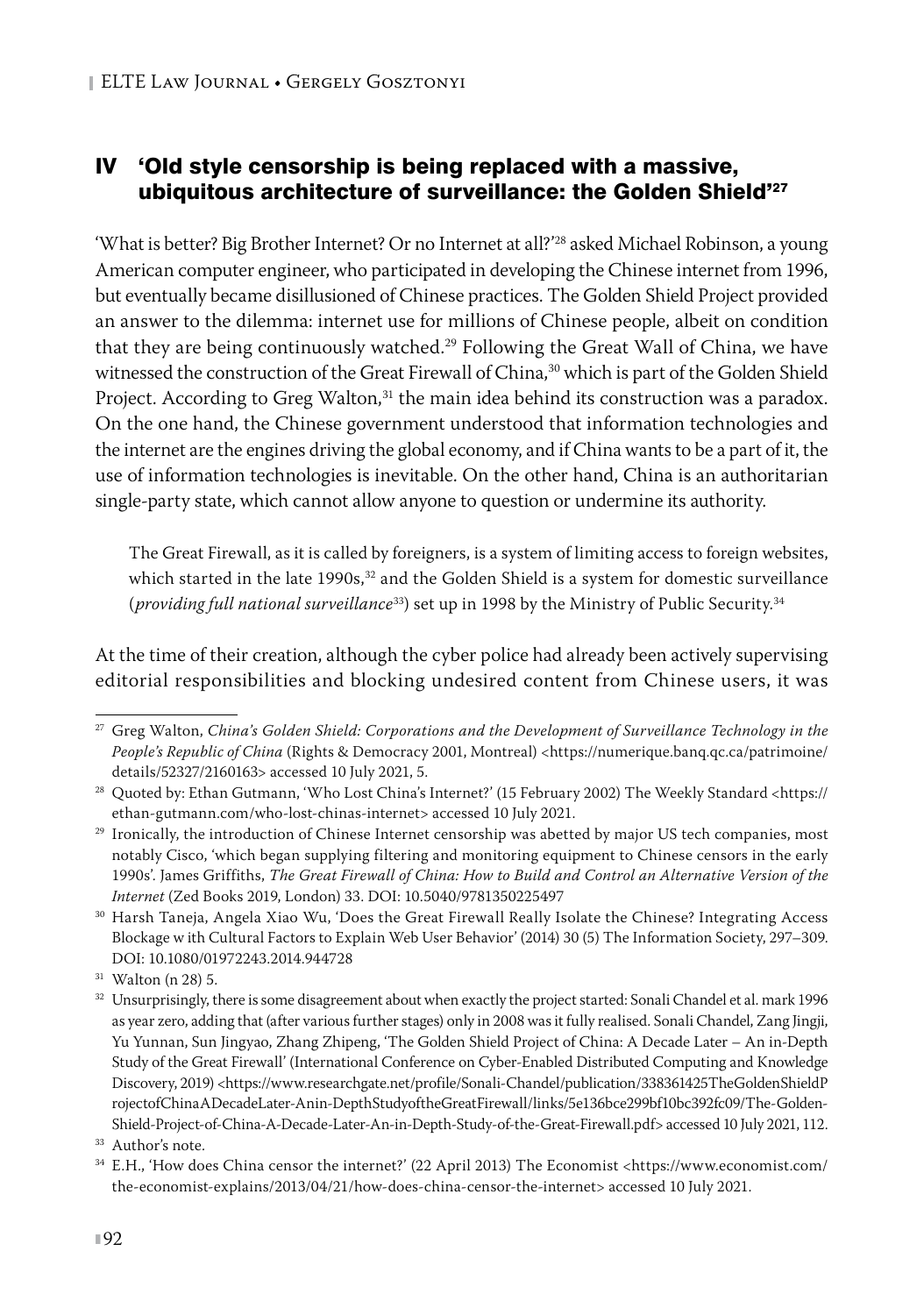technically possible to hide from the watching eyes of Big Brother. There was no need for a hidden corner in a room, as Winston Smith was hiding from the telescreen in George Orwell's 1984, it was enough to install a Virtual Private Network (VPN).<sup>35</sup> The construction and utilisation of the Golden Shield, $36$  however, brought about the total control of online communication, which few would have thought possible before.37 Its main objective is naturally a political one: to block the online spread of ideas that might lead to actual political resistance. The surveillance system's main characteristics are its uncertainty and unpredictability:38 it is unknown what kind of content is restricted and what is not and why some content is available in certain parts of the country but not in others, as well as which social group is denied access to what type of content. Bobbie Johnson calls this system hit-and-miss technology,<sup>39</sup> Séverine Arséne<sup>40</sup> and Margaret E. Roberts<sup>41</sup> use the term 'porous censorship', while János Boris uses the phrase 'adaptive authority',<sup>42</sup> referring to the consciously implemented 'safety valves', errors and omissions. It is also worth pointing out that the Golden Shield is continuously learning and improving with the help of people (the police and moderators) as well as artificial intelligence.<sup>43</sup>

<sup>&</sup>lt;sup>35</sup> In 2017 controversial reports appeared about the use of VPN applications in China. According to The Guardian the Chinese government ordered the country's three greatest state-owned broadcasting providers (China Mobile, China Unicom, China Telecom) to completely block all VPNs. The Diplomat, however, quoted official statements saying only illegal VPNs would be banned in China from 2018. There is an irony behind this notion, as it is the Chinese government that has the right to decide what constitutes an illegal use of VPN. Benjamin Haas, 'China moves to block internet VPNs from 2018' (11 July 2017) The Guardian <https://www.theguardian. com/world/2017/jul/11/china-moves-to-block-internet-vpns-from-2018> accessed 10 July 2021; Charlotte Gao, 'China Clarifies Reports of VPN Ban' (13 July 2017) The Diplomat <https://thediplomat.com/2017/07/chinaclarifies-reports-of-vpn-ban> accessed 10 July 2021.

<sup>36</sup> Chandel, Jingji, Yunnan, Jingyao, Zhipeng (n 33) 114.

<sup>37</sup> Valentin Weber, 'The Worldwide Web of Chinese and Russian Information Controls' (2019) 11 University of Oxford Centre for Technology and Global Affairs Working Paper Series <https://www.ctga.ox.ac.uk/files/ theworldwidewebofchineseandrussianinformationcontrolspdf> accessed 10 July 2021.

<sup>&</sup>lt;sup>38</sup> Many compares Project Golden Shield to Jeremy Bentham's Panopticon concept, where prison inmates do not know who among them are being observed, and whether anyone is observed at all. As Barna Mezey put it: 'This construction made any kind of conspiracy or cooperation, thus any kind of rebellion or breakout impossible.' Mezey Barna, *A börtönügy a 17–19. században. A börtön európai útja [The state of prisons in the 17th-19th centuries. Prisons in Europe]* (Gondolat Kiadó 2018, Budapest) 337.

<sup>39</sup> Bobbie Johnson, 'How Google censors its results in China' (The Guardian, 13 January 2010) <https://www. theguardian.com/technology/2010/jan/13/how-google-censors-china> accessed 10 July 2021.

<sup>40</sup> Séverine Arséne, 'La Chine et le contrôle d'Internet. Une cybersouveraineté ambivalente' (2019) 20 Annuaire Français de Relations Internationales <https://www.afri-ct.org/wp-content/uploads/2020/06/Article-Arsene. pdf> accessed 10 July 2021, 961.

<sup>41</sup> Roberts (n 14) 2.

<sup>42</sup> Boris János, 'A Nagy tűzfal és a SZORM, avagy a zárt internet orwelli világa' [The Great Firewall and SZORM, or the Orwellian world of the closed internet] (2016) 2 (1) Athenaeum, 62.

<sup>&</sup>lt;sup>43</sup> Chen Qiufan, 'The Reunion: a new science-fiction story about surveillance in China' (2019) 122 (1) MIT Technology Review, 89–95.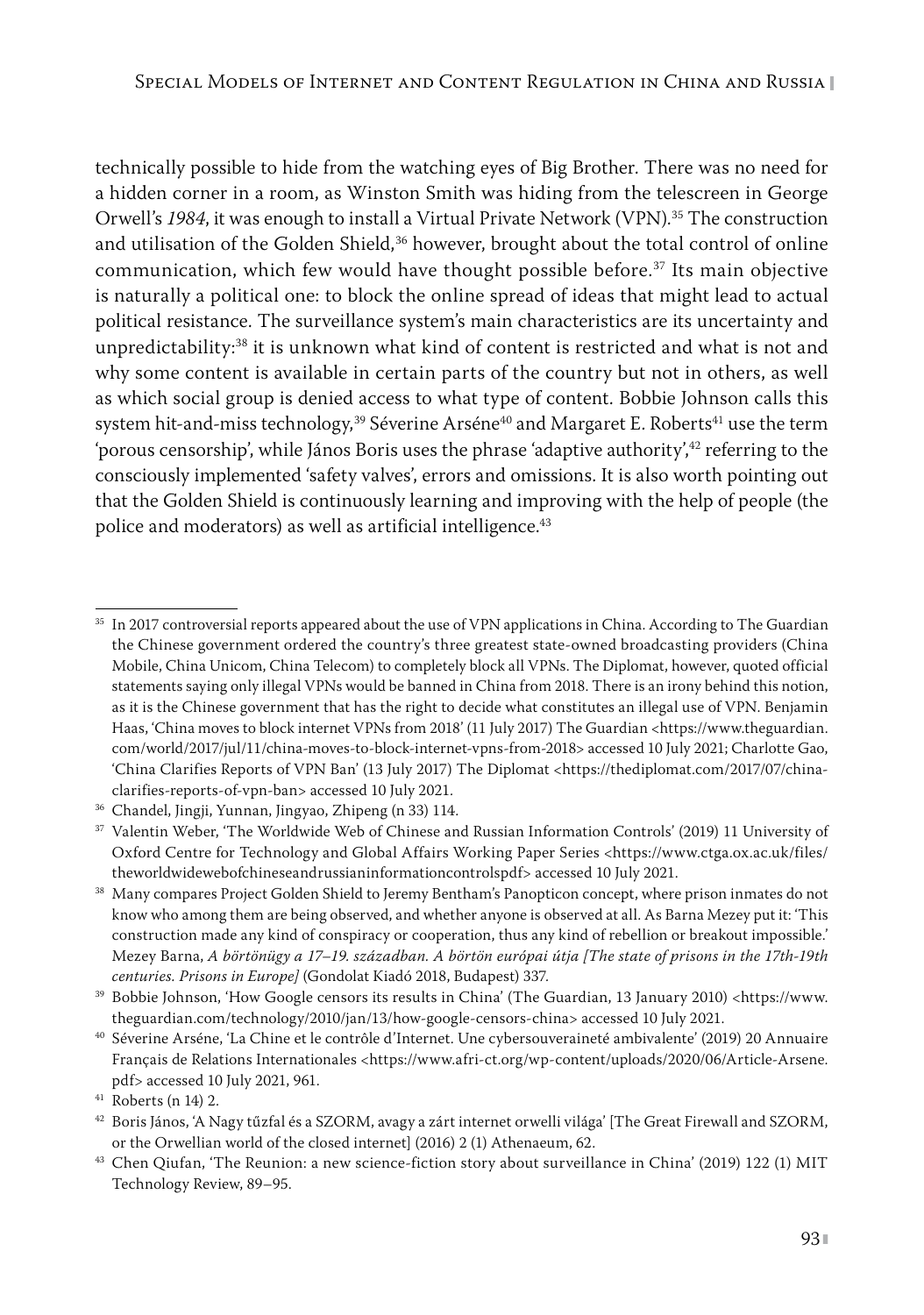Freedom House, in its 2020 report on the internet, stated that 'China's surveillance systems remain the most advanced and pervasive in the world'.44 The reason for this is that various elements of the Golden Shield not only monitor and restrict, if necessary, online activities, but form an interlinked system which makes political and social profiling<sup>45</sup> possible using the following:

- 'monitoring of information space;
- Big Data analysis;
- monitoring of public spaces;
- cameras in and around homes;
- health status apps;
- thermal detection technology;
- contact tracing apps;
- detentions for online activities;
- facial recognition technology'46.

The report makes this statement even more shocking by illustrating all of the above possibilities in one picture:





<sup>44</sup> Freedom House, 'Freedom on the Net 2020. The Pandemic's Digital Shadow' (21 October 2020) <https:// freedomhouse.org/sites/default/files/2020-10/10122020\_FOTN2020\_Complete\_Report\_FINAL.pdf> accessed 10 July 2021, 21.

<sup>45</sup> Asbóth Emma, Tamás Bianka, 'Szezám tárulj – a kínai szociális kreditrendszer' [Open Sesame – the Chinese social credit system] (9 January 2019) arsboni <https://arsboni.hu/a-kinai-szocialis-kreditrendszer-sesamecredit> accessed 10 July 2021.

<sup>46</sup> Roberts (n 14) 21.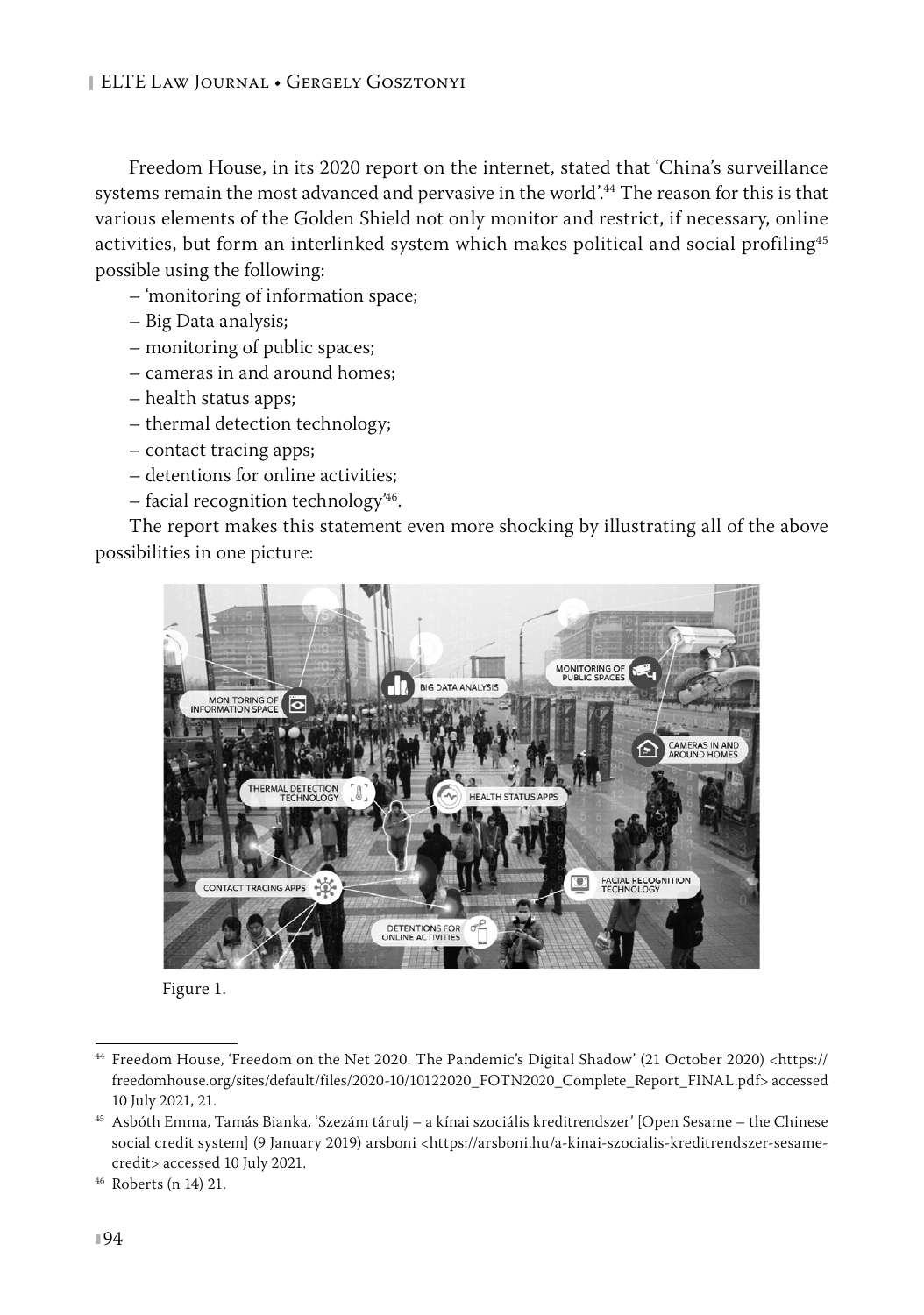This has led from the early times characterised by 'traditional' dangers threatening the freedom of the press to an era of total national surveillance by traditional online technologies. The People's Republic of China, however, approaches the question with a different attitude. For them, it is a question of 'internet sovereignty', $47$  demonstrated by the president of China, Xi Jinping, in his 2015 speech at the second World Internet Conference,<sup>48</sup> where he called on all countries to respect each other's 'cyber sovereignty' and various methods of internet control. He pointed out that all countries have the right to develop and control their own internet, and, clearly referring to the United States, rejected the idea that any country should acquire hegemony in cyberspace, which is not a space without its own laws. All this leads to the question whether a 'Chinese internet', 'American internet', 'Egyptian internet' or even a 'Hungarian internet' are concepts that do or may exist. If so, the process of internet regulation should be similar to the early days of media and broadcasting regulation, where countries formulate their own rules, then – ideally, but not necessarily – harmonise them with those of neighbouring, similarly affected countries.<sup>49</sup> As we all know, this was the original method of media regulation, later totally transformed by the improvement of technology, first by TV and radio signals, then by the internet.

Apart from the restriction of civic and political rights, there are also economic aspects. In 2008, YouTube became unavailable due to the Tibet situation, and the same happened to Facebook (2008), Twitter (2009) and Wikipedia (2019) because of events in the Xinjiang Uyghur Autonomous Region. What options can companies have in this situation? Sacrifice hundreds of millions of users for their democratic principles? Or toe the line, imposing a form of economic censorship on themselves? Google has opted for the latter,<sup>50</sup> making certain content unavailable in China when searching on google.cn ever since it appeared on the Chinese internet market in 2006.<sup>51</sup> American politicians and the general public, however, found these practices unacceptable, and the objections eventually led to Google discontinuing its services in China.<sup>52</sup> However, as Ryan Gallagher uncovered in 2018,<sup>53</sup>

<sup>47</sup> Simon Denyer, 'China's scary lesson to the world: Censoring the Internet works' (23 May 2016) The Washington Post <https://www.washingtonpost.com/world/asiapacific/chinas-scary-lesson-to-the-world-censoring-theinternet-works/2016/05/23/413afe78-fff3-11e5-8bb1-f124a43f84dcstory.html> accessed 10 July 2021.

<sup>48</sup> N/A, 'China internet: Xi Jinping calls for 'cyber sovereignty'' (16 December 2015) BBC <https://www.bbc.com/ news/world-asia-china-35109453> accessed 10 July 2021.

<sup>49</sup> Jack L. Goldsmith, Timothy Wu, 'Digital Borders: National Boundaries Have Survived in the Virtual World and Allowed National Laws to Exert Control Over the Internet' (2006) 40 Legal Affairs <https://www.legalaffairs. org/issues/January-February-2006/featuregoldsmithjanfeb06.msp> accessed 10 July 2021; Jack L. Goldsmith, Timoty Wu, *Who controls the Internet? Illusions of a borderless world* (Oxford University Press 2006, Oxford).

<sup>50</sup> Christopher Stevenson, 'Breaching the Great Firewall: China's Internet Censorship and the Quest for Freedom of Expression in a Connected World' (2007) 30 (2) Boston College International and Comparative Law Review, 543.

 $^{\rm 51}$  The same route was taken by Microsoft as well. Stevenson (n 51) 544.

<sup>52</sup> Officially due to Chinese hacker attacks. Stevenson (n 51) 137–138.

<sup>53</sup> Ryan Gallagher, 'Google Plans to Launch Censored Search Engine in China' (1 August 2018) The Intercept <https://theintercept.com/2018/08/01/google-china-search-engine-censorship> accessed 10 July 2021.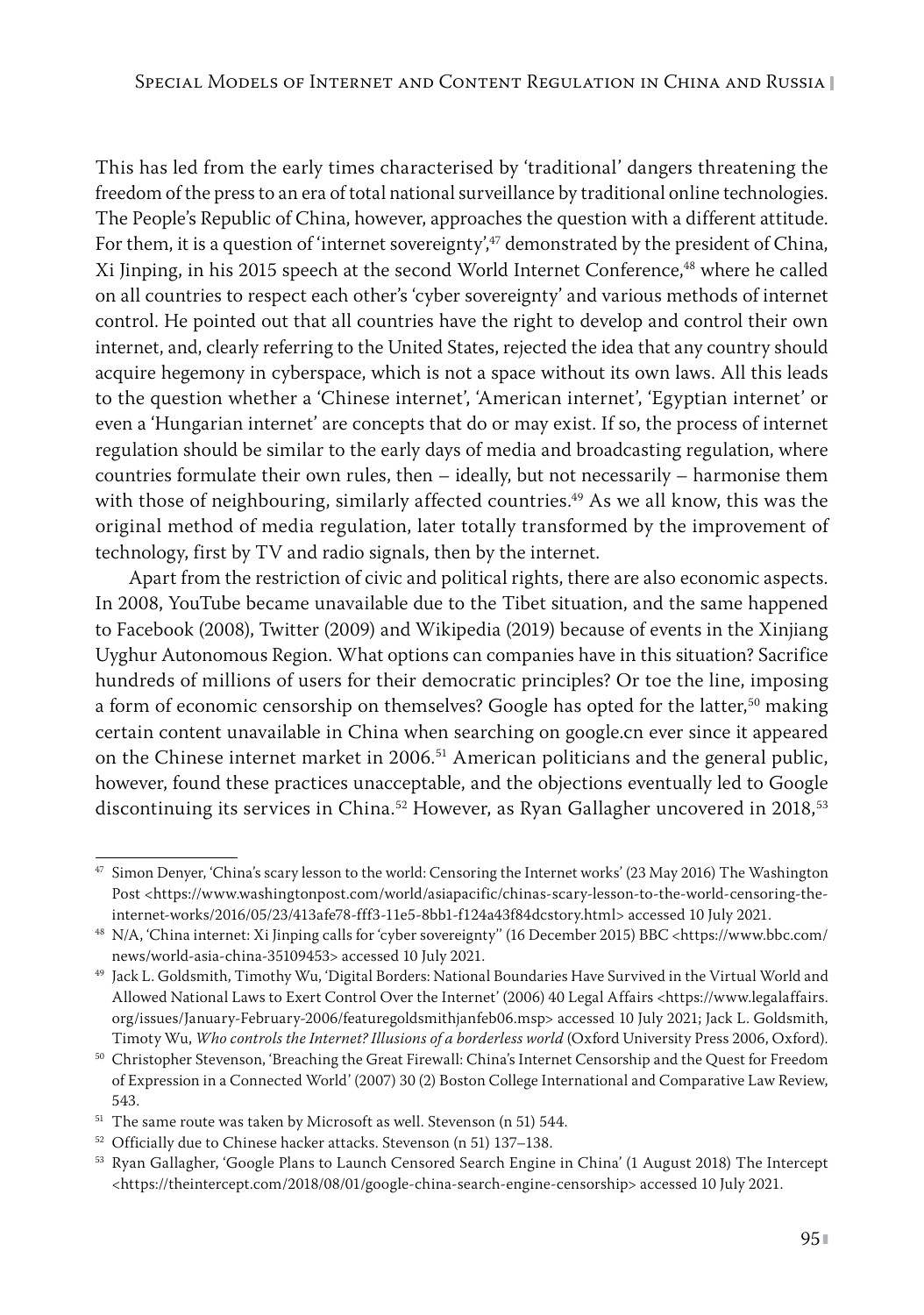as an attempt to get back into the Chinese market, Google was planning to develop a search engine blacklisting all websites and search results pertaining to human rights, democracy, religion or peaceful resistance. The project (Project Dragonfly, as it was dubbed) was officially closed down in 2019.54

## V Russia is Catching Up

In the 2020s, the blocking of online content for political reasons is an everyday phenomenon in numerous countries. China's internet sovereignty is the most comprehensive system, but in the summer of 2021 Russia has caught up: after having perfected the technology for a few years, between 15 June 2021 and 15 July 2021, in a test run, Russia successfully<sup>55</sup> disconnected itself from the World Wide Web.56 The basis of this act was the amendment of the 2013 federal law on telecommunications:<sup>57</sup> the Sovereign Internet Law of 2019,<sup>58</sup> which:

– obliged Russian internet providers to install Deep Packet Inspection (DPI) and enabled providers and authorities to find the original source of threatening content and block it if necessary;

– obliged providers to route online traffic and information through state-controlled checkpoints;<sup>59</sup>

– entitled the government to disconnect the Russian internet physically from the World Wide Web in case of an emergency.<sup>60</sup>

<sup>54</sup> Dippold Ádám, 'A Google beszüntette gyanúsan cenzúrabarát projektjét' [Google shut down allegedly censorship-friendly project] (19 June 2019) Qubit <https://qubit.hu/2019/07/19/a-google-beszuntettegyanusan-cenzurabarat-projektjet> accessed 25 July 2021.

<sup>55</sup> Ashley Collman, 'Russia disconnected itself from the rest of the internet, a test of its new defense from cyber warfare, report says' (23 July 2021) Insider <https://www.businessinsider.com/russia-cuts-self-off-from-globalinternet-tests-defenses-rbc-2021-7> accessed 25 July 2021.

<sup>56</sup> It should be noted that Insider was not able to have this information confirmed by two independent sources.

<sup>57</sup> On the process leading to passing the law and on its details see: Tölgyesi Beatrix, 'Az orosz 'szuverén internet' törvényről' [On the Russian 'sovereign internet' law] (2020) 13 (2) Nemzet és Biztonság: Biztonságpolitikai Szemle, 113–132; Human Rights Watch, 'Russia: Growing Internet Isolation, Control, Censorship. Authorities Regulate Infrastructure, Block Content' (18 June 2020) <https://www.hrw.org/news/2020/06/18/russiagrowing-internet-isolation-control-censorship> accessed 25 July 2021. DOI: 10.32576/nb.2020.2.8

<sup>58</sup> Federal Law No. 90-FZ of 01. 05. 2019 'On Amendments to the Federal Law "On Communications" and the Federal Law "On Information, Information Technology and Information Protection"', <http://publication. pravo.gov.ru/Document/View/0001201905010025> accessed 25 July 2021.

<sup>&</sup>lt;sup>59</sup> Moreover, similarly to China, there are extremely high fines for using VPNs. N/A, 'State Duma introduces fines for violating anonymiser law' (5 June 2018) Meduza <https://meduza.io/news/2018/06/05/gosduma-vvelashtrafy-za-narushenie-zakona-ob-anonimayzerah> accessed 25 July 2021.

 $^{60}$  Alexandra Ma, 'Russia officially introduced a 'sovereign internet' law to let Putin cut off the entire country from the rest of the web' ('1 November 2019) Insider <https://www.businessinsider.com/russia-sovereign-internetlaw-cut-web-access-censorship-2019-11> accessed 25 July 2021.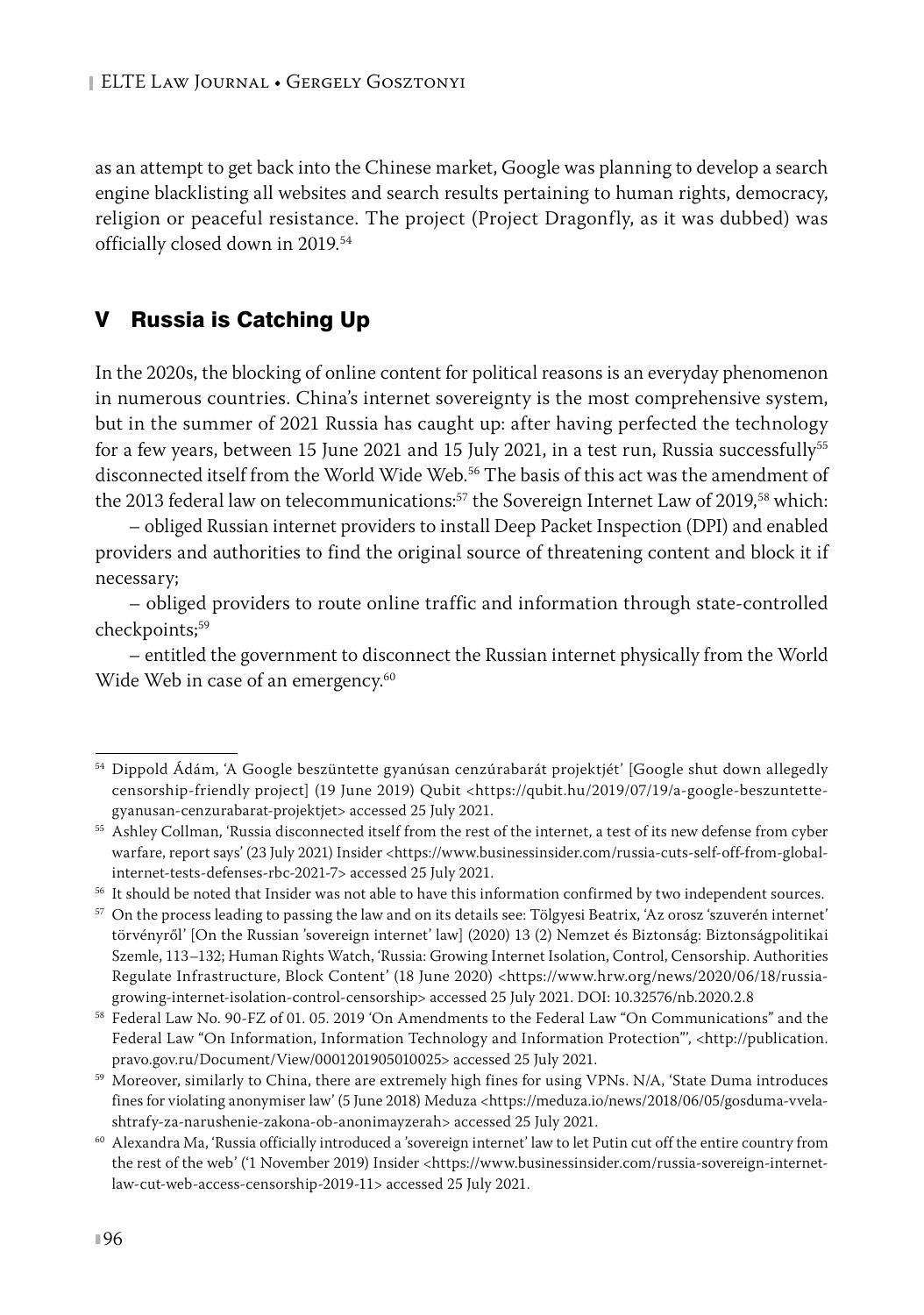The vague definition of security threats leaves it to the authorities to decide which situation requires tracking, rerouting, or blocking. The process is not transparent and opens the door to abuse, Human Rights Watch said, adding that passing the law 'is bad news for Russia and creates a dangerous precedent for other countries'.<sup>61</sup> However, there were signs: in its 2019 report, Reporters Without Borders puts the number of Russian laws restricting press freedom or freedom of expression at  $27<sup>62</sup>$  The report's addendum also shows that, in a short period of two years (2020-2021), another 16 similar laws were adopted in Russia.<sup>63</sup> The European Audiovisual Observatory 2021 highlighted that, as a result of some European Court of Human Rights' decisions,<sup>64</sup> Russia has moved away from blocking content in favour of imposing substantial fines to the internet platforms and providers.<sup>65</sup>

## VI Conclusion

The UN Special Rapporteur on the promotion and protection of the right to freedom of opinion and expression highlighted in his 2020's report that 'Internet shutdowns (or restrictions)<sup>66</sup> are an affront to the freedom of expression that every person is guaranteed under human rights law'.<sup>67</sup> In contrast, one could see similar techniques and legal solutions in the most populated (China) and the 9th most populated (Russia) countries in the world: immense surveillance systems capable of learning and evolving, the restricting or banning of the use of VPN, hybrid actions,<sup>68</sup> enormous fines, unpredictable legal or judicial actions for 'threatening content' – i.e. having (almost) direct control over 20% of the world's population.

<sup>61</sup> Human Rights Watch, 'Russia: New Law Expands Government Control Online. Wider Internet Surveillance' (31 October 2019) <https://www.hrw.org/news/2019/10/31/russia-new-law-expands-government-controlonline> accessed 25 July 2021.

<sup>62</sup> Reporters Without Borders, 'Taking Control? Internet Censorship and Surveillance in Russia' (rsf.org, 27 Nov 2019) <https://www.reporter-ohne-grenzen.de/fileadmin/Redaktion/Downloads/Berichte/2019/russiareport\_ web\_updated.pdf> accessed 25 July 2021, 10–20.

<sup>63</sup> Reporters Without Borders, 'Taking Control? Internet Censorship and Surveillance in Russia. Updated' (31 Aug 2021) <https://www.reporter-ohne-grenzen.de/fileadmin/Redaktion/Downloads/Berichte/2021/russiareportupdate.pdf> accessed 4 Sep 2021, 9–18.

<sup>64</sup> *Bulgakov v. Russia* App no. 20159/15 (ECtHR, 23 June 2020); *Engels v. Russia* App no. 61919/16 (ECtHR, 23 June 2020); *OOO Flavus and Others v. Russia* App nos 12468/15, 23489/15, and 19074/16 (ECtHR, 23 June 2020); *Vladimir Kharitonov v. Russia App* no. 10795/14 (ECtHR, 23 June 2020).

<sup>65</sup> Andrei Richter, *Regulation of social media in Russia* (European Audiovisual Observatory 2021, Strasbourg) 10.

<sup>&</sup>lt;sup>66</sup> Author's note.

<sup>67</sup> UNHRC: Disease pandemics and the freedom of opinion and expression. Report of the Special Rapporteur on the promotion and protection of the right to freedom of opinion and expression. 2020, UN Doc A/HRC/44/49, 28.

<sup>68</sup> Kelemen Roland, 'Radikalizálás, dezinformálás és tömegpszichózis modern köntösben: a hibrid konfliktus kibertérben' [Radicalisation, disinformation and mass psychosis in a modern guise: the hybrid conflict in cyberspace] (2021) 13 (3) Jog–Állam–Politika, 82.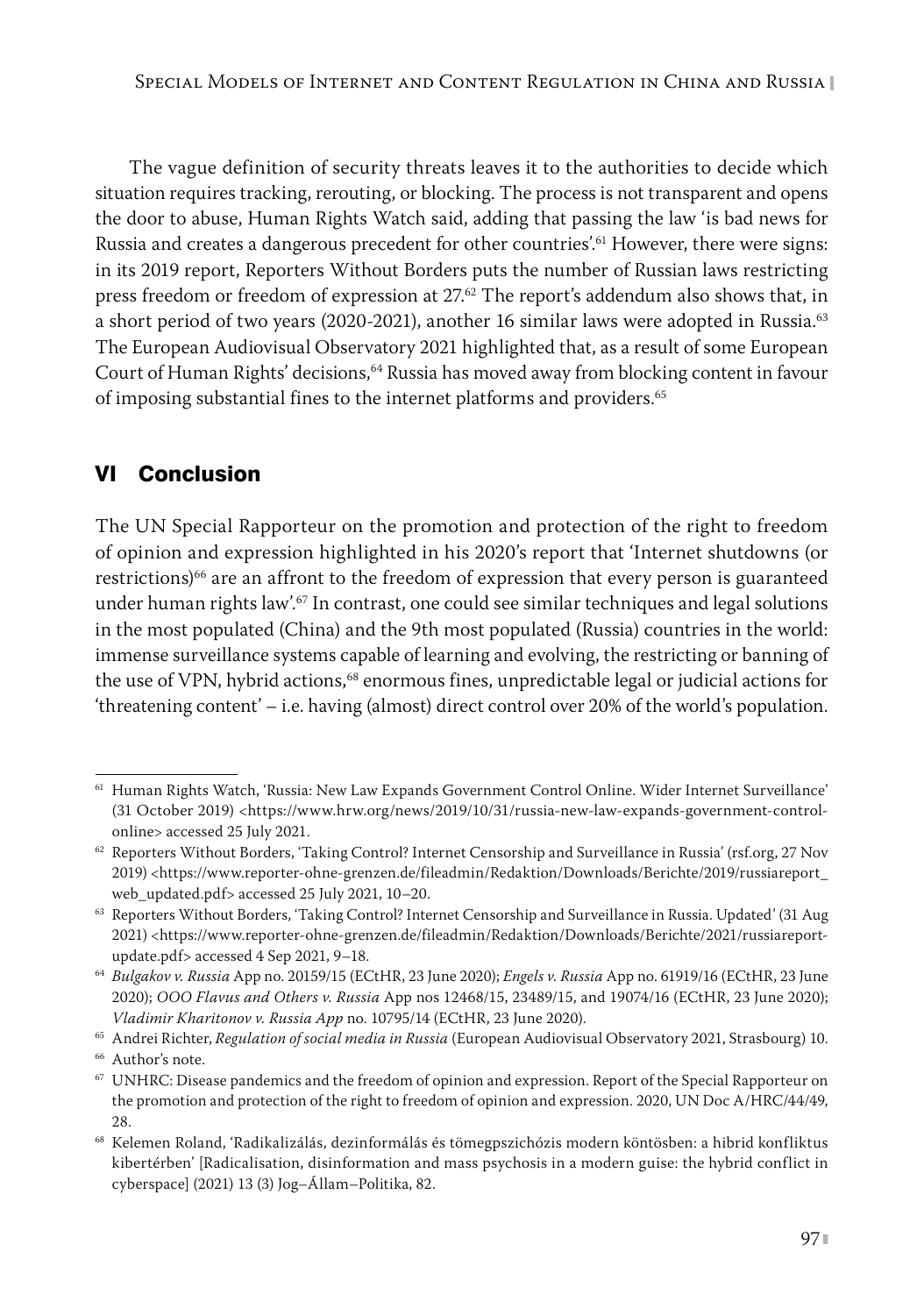The question to which the Chinese leaders, while running the Golden Shield, and Russian leaders, while cutting down the country from the world's internet infrastructure, are trying to find the answer to is the same: can the 21st century's media provide a solution that can simultaneously ensure economic opening and advancement, and also informational isolationism? We will most likely have to wait quite a few years to get the answer, but it is evident that, for both conditions to apply, it needs 'the largest and most sophisticated online censorship operation in the world'.69 Besides the American immunity-based system and Europe's 'safe harbour' method, there is a third route, based on nationwide surveillance, which does not allow for mistakes on the part of users, as it prevents them from accessing information. If any undesired information does get through to the user, via the consciously implemented 'safety valves' or other channels, the internet service providers are held directly responsible, with no immunity or acquittance.<sup>70</sup> Internet providers are also obliged to perform constant monitoring, which means that free opinions have to go through three barriers before they can reach the public:

– self-imposed user censorship;

- economic censorship (monitoring by providers);
- state censorship.

Is this the way of the future? Systems such as Golden Shield, with a complex and everchanging, constantly evolving legal, technological and personal background, ensuring 'cyber sovereignty'? Moreover, as Bennett and Naim note, the alarming wave that 'China has advised Iran on how to build a self-contained '"Halal" Internet and Beijing has also been sharing know-how with Zambia to block critical Web content'.71 Similar technologies, situations and explanations could be seen worldwide only in the first half of 2021:

- mobile internet disruptions in Iran amid water protests in Khuzestan;72
- social media restrictions amid widespread anti-government protests in Cuba;73
- restriction of Twitter in Nigeria after deleting a tweet by the Nigerian president;<sup>74</sup>

<sup>69</sup> Elizabeth C. Economy, 'The great firewall of China: Xi Jinping's internet shutdown' (29 June 2018) The Guardian <https://www.theguardian.com/news/2018/jun/29/the-great-firewall-of-china-xi-jinpings-internetshutdown > accessed 25 July 2021.

<sup>70</sup> On different cases of copyright and trademark breaches see: Danny Friedmann, 'Oscillating from Safe Harbor to Liability: China's IP Regulation and Omniscient Intermediaries' in Giancarlo Frosio (ed), *Oxford Handbook of Online Intermediary Liability* (Oxford University Press 2020, Oxford) 277–294.

<sup>71</sup> Philip Bennett, Moises Naim, '21st-century censorship' (2015) 14 (1) Columbia Journalism Review <https:// archives.cjr.org/cover\_story/21st\_century\_censorship.php> accessed 25 July 2021.

<sup>72</sup> John Gambrell, 'Mobile internet disruptions seen in Iran amid water protests' (22 July 2021) AP <https:// apnews.com/article/technology-middle-east-business-health-iran-98b973da755a3ccf80428570bfdd3fb6> accessed 25 July 2021.

<sup>73</sup> Sarah Marsh, Elizabeth Culliford, 'Faced with rare protests, Cuba curbs social media access, watchdog says' (14 July 2021) Reuters <https://www.reuters.com/world/americas/cuba-curbs-access-facebook-messagingapps-amid-protests-internet-watchdog-2021-07-13> accessed 25 July 2021.

<sup>74</sup> John Campbell, 'Nigerian President Buhari Clashes With Twitter Chief Executive Dorsey' (8 July 2021) Council on Foreign Relations Blog <https://www.cfr.org/blog/nigerian-president-buhari-clashes-twitterchief-executive-dorsey> accessed 25 July 2021.